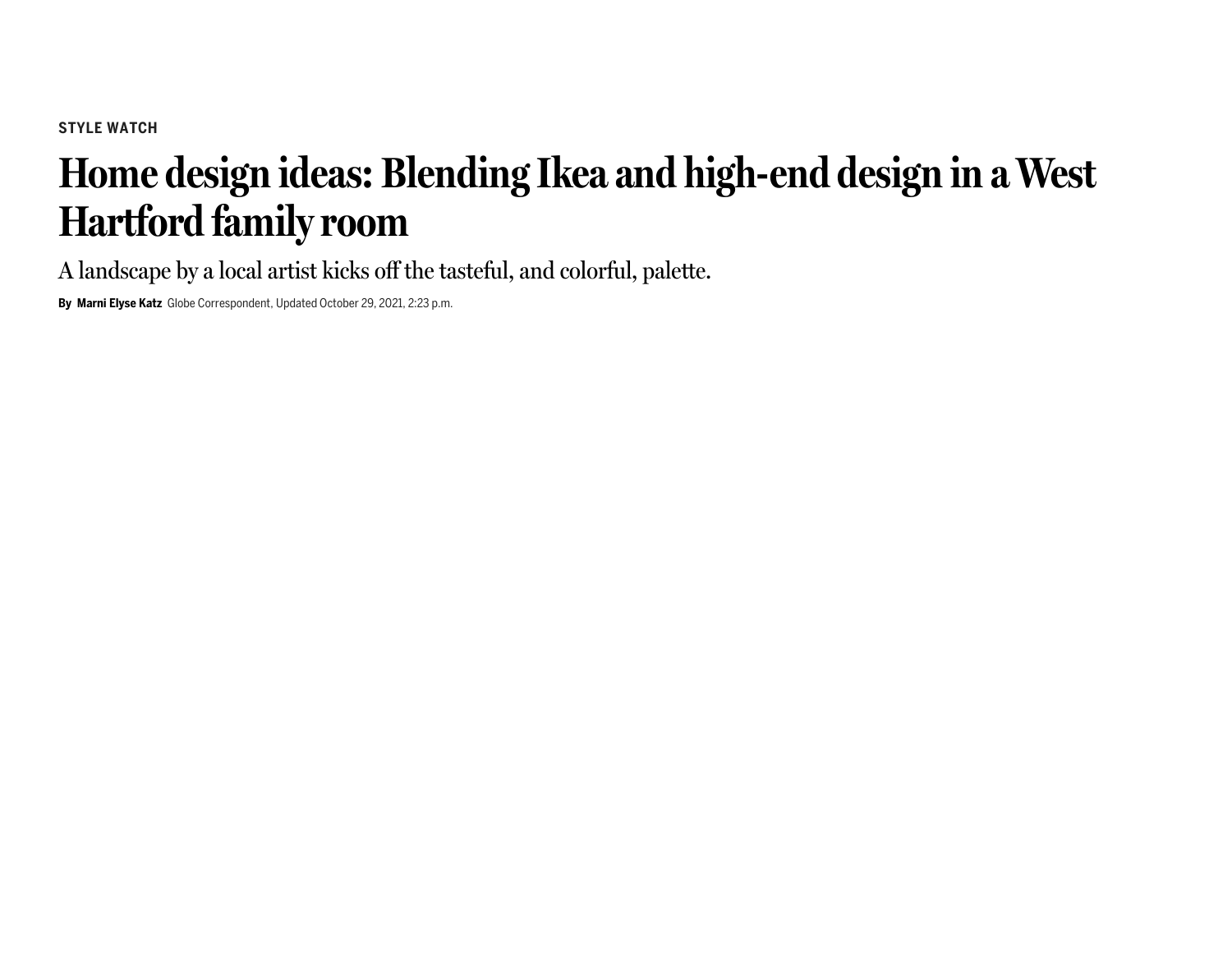

The decor in this 1920s Colonial is durable, affordable, functional, and comfortable. LAM PHOTOGRAPHY